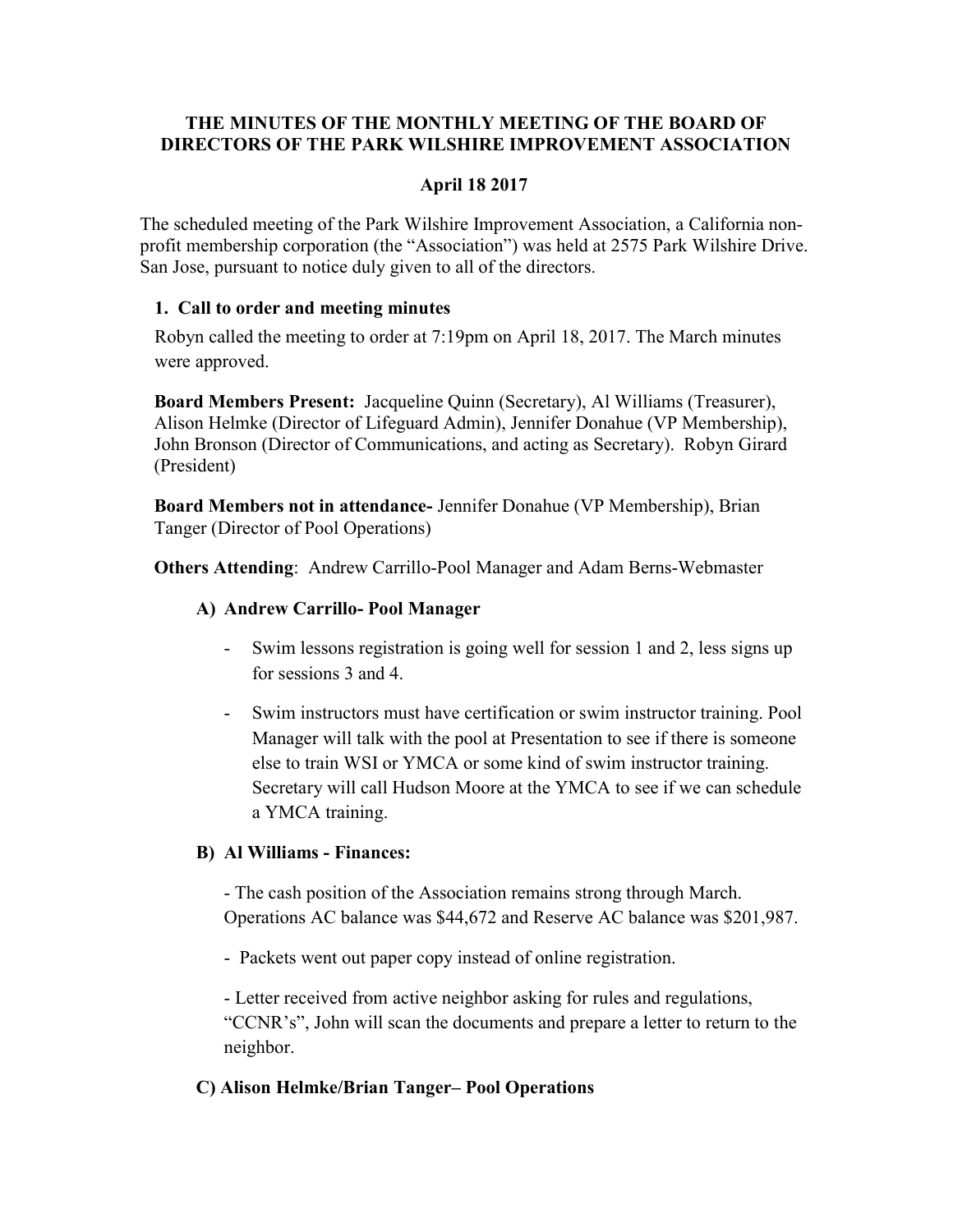- A water leak is still occurring. Genie is proposing a \$500 first step attempt to fix the leak. Hopefully that will take care of the problem. Alison will call for an update. Water bill was only \$400 instead of \$800, fingers crossed the leak was fixed.
- -Pool Opening Day will be May  $26<sup>th</sup>$ . The solar heating system will begin May  $5<sup>th</sup>$ . Gas heating will begin May 22<sup>nd</sup>.

-Annual Pool Cleanup Day will be May  $13^{th}$ .

### D) John Bronson – Communications

- John will send a reminder to members to please complete and return 2017 forms.

### E) Jacqueline Quinn– Secretary (no updates)

F) Jennifer Donahue – Membership (no updates)

### G) Alison Helmke/Andrew Carrillo – Lifeguards

- Alison has been researching and exhausting all efforts. Jacqueline will email a YMCA training coordinator to see if we can host a WSI training here at the pool for staff.
- Lifeguard interviews again on the  $29<sup>th</sup>$ . On March  $25<sup>th</sup>$  Pool Manager also interviewed potential guards. 2-3 spots need to be filled with 8 applicants so far.

#### F) Adam Wells – website

- Registration coming through website sign up to 'pursue the revenue' emails sent to Alison and Andrew.
- Member Parties- increase charges to \$7 for adults and \$5 events
- Movie Nights, asking for speakers and screen from reserves. Board approves spending of \$500.

# -Pool party rules and regulations discussed/approved;

 Item 1- pool party requests can be 7 days in advance, no longer 10 daysapproved.

Item 2- \$50 fee for all individual pool parties over 15 attendees.

Item 3- Pool Party deposit \$100 continued to be charged- approved.